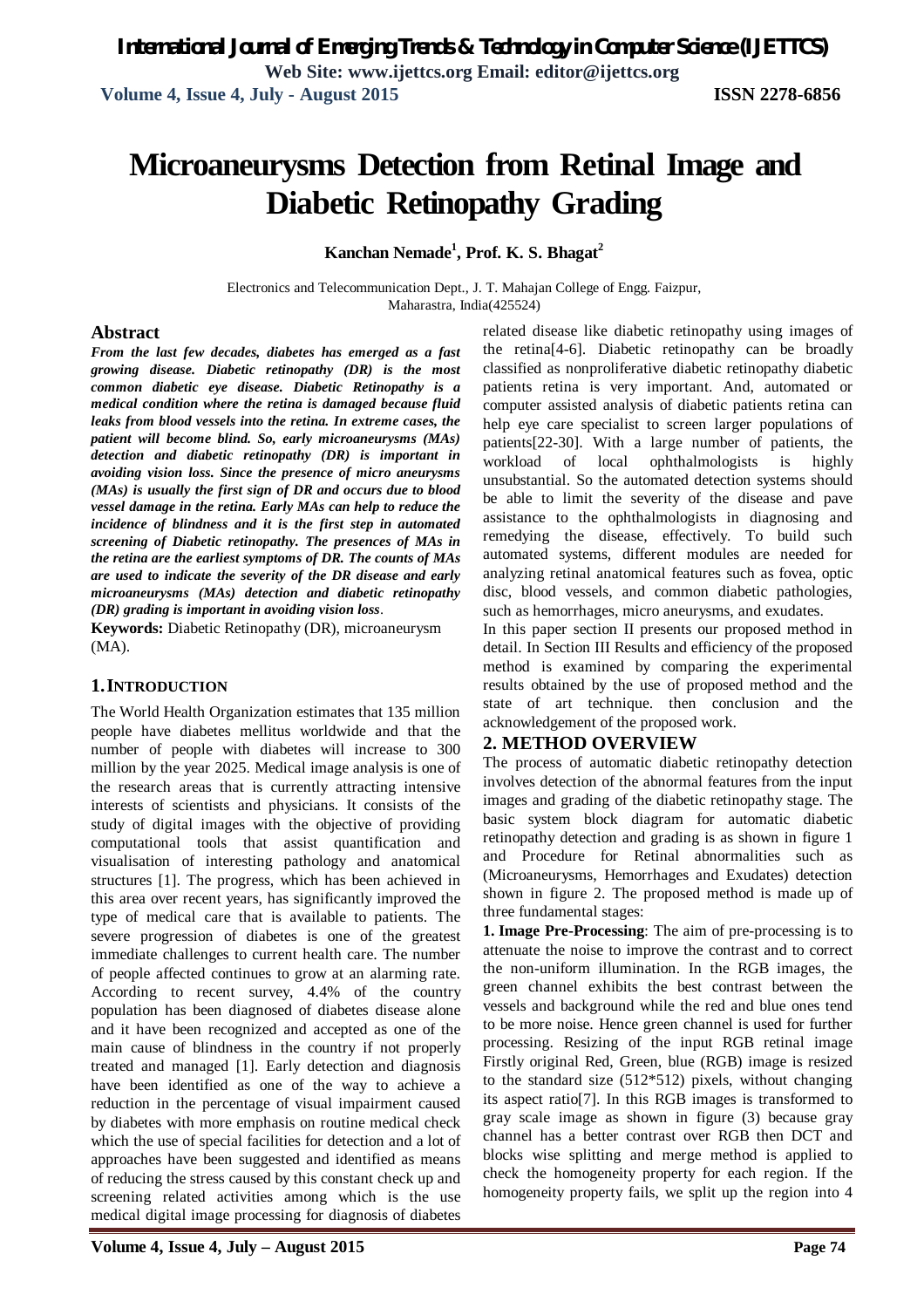# *International Journal of Emerging Trends & Technology in Computer Science (IJETTCS)* **Web Site: www.ijettcs.org Email: editor@ijettcs.org Volume 4, Issue 4, July - August 2015 ISSN 2278-6856**

quadrants. If the region satisfies the homogeneity property we merge it with the adjacent region.



**Fig. 2:** Procedure for Retinal abnormalities such as (Microaneurysms, Hemorrhages and Exudates) detection

**2. Localization/Segmentation**: Image localization/ segmentation process consist various sub process are carried out on input image such as Image enhancement, Filtering, Blood vessel detection and removal, Drawing the mask for optics disc and Circular border formation etc. Image enhancement technique does not add any extra information to the original image. It merely improves the subjective quality of the image by working with the existing data. It convert blur image into quality image then filtering is used for removal of noise in proposed system wiener filtering method is used which performs 2D adaptive noise removal filtering on grayscale image. It is low pass filters a grayscale image that has been degraded by constant power additive noise. After applying filtering Blood vessels are detected by using simple threshoulding method and blood vessels are removed by morphological operations. For drawing the mask for optic disc, we should find out the circular part / radius of circle. So the mask is created using the circularhough transform. Relation for creating the circles  $R2 = (X - h)2+(Y - k)2$  Canny edge detection. In drawing the mask for optics disc step all the edges of objects present in the input image are detected

with canny threshold method. Then at last Circular border of the image can be detected by subtracting the morphological eroded image from dilated image. Results after Localization are shown in figure 4 and 5.

**3. Microaneurysms, Haemorrhages and exudates detection:** In detection of Microaneurysms, Haemorrhages and Exudates first Subtracting optic mask from binarization of eroded image to remove the optic disc. After this the circular and rectangular border is removed for ease of detection [16-19]. With the help of closing operation that is by Im close function to find out brightest region in retinal image. Non microaneurysms region detection purpose adaptive histogram equalization technique is used to enhance the contrast of intensity adjusted image. Output from this step is binarized by using IM2BW function with thresholding value of 0.85. Then the output from the expanding the region and non MA region is ended to get only the Micro aneurysms MAs part as

In this project our aim is to find MAs by its diameter and isolated pixels with a constant intensity value. for that purpose image size is 512x512 pixels, the size of Mas is about pixels. If MAs are increased then they tend to becomes

Hemorrhages which have any unpredicate large shape. After this exudates (E) create due to bursting of Hemorrhages (H). So according to the area of pixel by stat and bounding box function, MAs, H, E can be detected. After the detection of Microaneurysms, classification groups the eye images as either diseased or normal depending on the count of detected microaneurysms. Classification can be used to grade the DR into four stages as no DR, mild DR, moderate DR, and severe DR[8] as shown in Table 1.

### **3. PERFORMANCE RESULTS AND COMPARISON**

In this project DRIVE purpose of evaluation three datasets were used namely, MESSIDOR database (total images taken= 36)[20], E-optha database datasets (total images taken= 20)[19]and real time database from H. V. Desai Eye Hospital, Hadpasar, Pune, which is 2nd ranked eye hospital of India with specifications (total images taken  $=$ 55) Real time image dimensions is : 2438\*2112 pixels, Image size  $= 14.7$  MB Type of image file : bitmap image file Camera used to take the image is FF450 Zeiss Fundus Camera Field of view = 30o; 45o; 120o; 180o: Total images from all three databases on which work is done =110 images. These images are tested using the MATLAB program. MATLAB stands for "Matrix Laboratory". It is developed by MathWorks. It is a high-level technical computing language and interactive environment for algorithm development, data visualization, data analysis, and numeric computation. Simulink (Simulation and Link) is a graphical extension to MATLAB for modeling and simulation of the systems. The image size considered here is 512 x 512 pixels with 24 bits per pixel. The proposed algorithm takes no time for execution. For experimentation, from the data set ten images are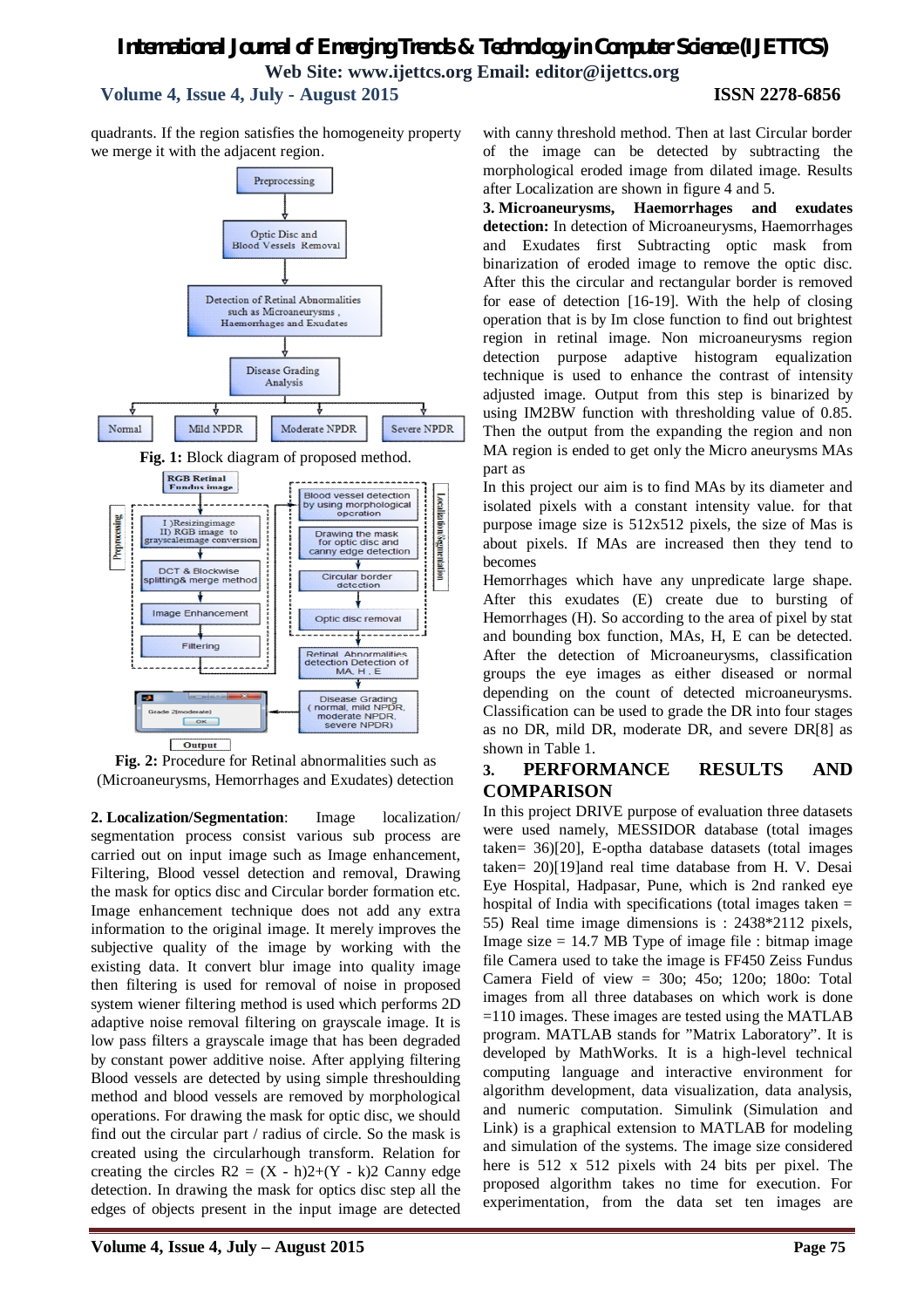# *International Journal of Emerging Trends & Technology in Computer Science (IJETTCS)* **Web Site: www.ijettcs.org Email: editor@ijettcs.org**

# **Volume 4, Issue 4, July - August 2015 ISSN 2278-6856**

evaluated out of these 1 healthy images, 2 are mild images, 6 moderate images and 1 severe image. Table 2 shows the microaneurysms detected by the algorithm in grade verious parameters such as Ma, E, H etc. Figure 7 shows the selected output images of Diabetic Retinopathy for reference.

Other than the results of MA performance of proposed algorithm also tested with help of different parameters such as Accuracy, Precision, specificity and Sensitivity with the help of MATLAB and following equations

Sensitivity  $=TP = TP + FN$ .

 $Specificity = TN = TN + FP$ 

#### $Precision = TP = TP + FP$

Accuracy=  $TP + TN = TP + FP + FN + TN$  obtained results from proposed algorithm in percentage shown in graphical form in figure 8 , on the basis of above mentioned parameters are listed below in table III. Proposed System is compared with previously reported algorithms. Table IV shows comparison of average Performance Metrics of the different Datasets. table IV shows that proposed system is best in respect to Sensitivity, Specificity that means proposed system best sense MA as compared to [9]. Graphical view of grading parameters such as Ma, E, H is shown in figure 7.

### **4. CONCLUSION**

From above results and comparison we conclude that, proposed system satisfactorily detects the presence of abnormalities in the retina such as MA, E, H with Sensitivity of 94.28749%, Specificity of 93.66891% and Accuracy of 94.8144 % using mathematical morphological operation of the digital image processing. All online database images and real time database grade results are matched with the online database ground truth and ophthalmologists hand drawn ground truth. The results are encouraging and these methods contribute to overall goal of development of a system for the automated screening of diabetic retinopathy. Thus, the method can help the ophthalmologist to detect the microaneurysms in the screening process.

#### **ACKNOWLEDGMENT**

I wish to express my sincere thanks and gratitude to respected guide Prof. K. S. Bhagat, Professor in Department of Electronics and Telecommunication and all staff members of J.T. Mahajan College of engg, Faizpur, for the motivation, technical suggestions and constructive criticism, which enabled to work harder towards excellence. Special thanks to my husband who always encourage and support in my innovative ideas.

#### **REFERENCES**

- [1] Youssif, A. Z. Ghalwash and A. S. Ghoneim, "Comparative study of contrast enhancement and illumination equalization methods for retinal vasculature segmentation, in Proc. Cairo Int. Biomed. Eng. Conf., pp. 2124, 2006.
- [2] Akara Sopharak, Bunyarit Uyyanonvara and Sarah Barman, "Automated microaneurysm detection algorithms applied to diabetic retinopathy retinal

images",Maejo Int. J. Sci. Technol., 7(02), 294-314, 2013.

- [3] I. Lazar and A. Hajdu, "Microaneurysm detection in retinal images using arotating cross-section based model, in Proc. IEEE Int. Symp. Biomed. Imag., pp. 14051409, 2011.
- [4] L. Gagnon, M. Lalonde, M. Beaulieu, and M. C. Boucher, "Procedure to detect anatomical structures in optical fundus images, in Proc. SPIE Med. Image Process, Vol. 4322, pp. 12181225, 2001.
- [5] L.Vincent, "Morphological grayscale reconstruction in image analysis: Applications and efficient algorithms, IEEE Trans. Image process., Vol. 2, pp. 176201, Apr. 1993.
- [6] Yuji Hatanaka, Tsuyoshi Inoue, Susumu Okumura,ChisakoMuramatsu andHiroshi Fujita , "Automated microaneurysm detection method based on doubleringfilter and feature analysis in retinal fundus images, IEEE, 1-4673-2051-1, 2012.
- [7] Y. Hatanaka, T. Nakagawa, Y. Hayashi, A. Aoyama, X. Zhou, T. Hara, H. Fujita,Y. Mizukusa, A. Fujita and M.Kakogawa, "Automated detection algorithm forarteriolar narrowing on fundus images, Proc. 27th IEEE EMBS, pp. 286-290, Aug. 2005.
- [8] C. Muramatsu, Y. Hatanaka, T. Iwase, T. Hara and H.Fujita, "Automated selection of major arteries and veins for measurement of arteriolar to venulardia meter ratio on retinal fundus images, International Jurnal of Computerized Medical Imaging and Graphics, Vol. 35, No. 6, pp. 472- 480, Sept. 2011.
- [9] Adarsh.P, D. Jeyakumari, "A Novel Method for Micro Aneurysm Detection and Diabetic Retinopathy Diagnosis",International Conference on Innovations In Intelligent Instrumentation, Optimization And Signal Processing ICIIIOSP-2013, pages. 42-47, 2013.
- [10] Abhir Bhalerao, " Robust Detection of Microaneurysms for Sight Threatening Retinopathy Screening". IEEE Computer society, 2008.
- [11] Akara Sopharak, "Automatic Microaneurysm Detection from Nondilated Diabetic Retinopathy Retinal Images Using Mathematical Morphology Methods", IAENG International Journal of Computer Science. 2011.
- [12] Rumano A., Alan D. Fleming, "Automated Microaneurysm Detection Using Local Contrast Normalization and Local Vessel Detection", IEEE Transactions on Medical Imaging, Vol. 25, Issue. 9, September 2006.
- [13] SujithKumar S B, SujithKumar S B, " Automatic Detection of Diabetic Retinopathy in Non-dilated RGB Retinal Fundus Images",International Journal of Computer Applications, Volume 47, issue. 19, pages. 26-32,June 2012.
- [14] G. Quellec, M. Lamard, P. M. Josselin, G. Cazuguel, B. Cochener, C. Roux, "Optimal wavelet transform for the detection of microaneurysms in retina